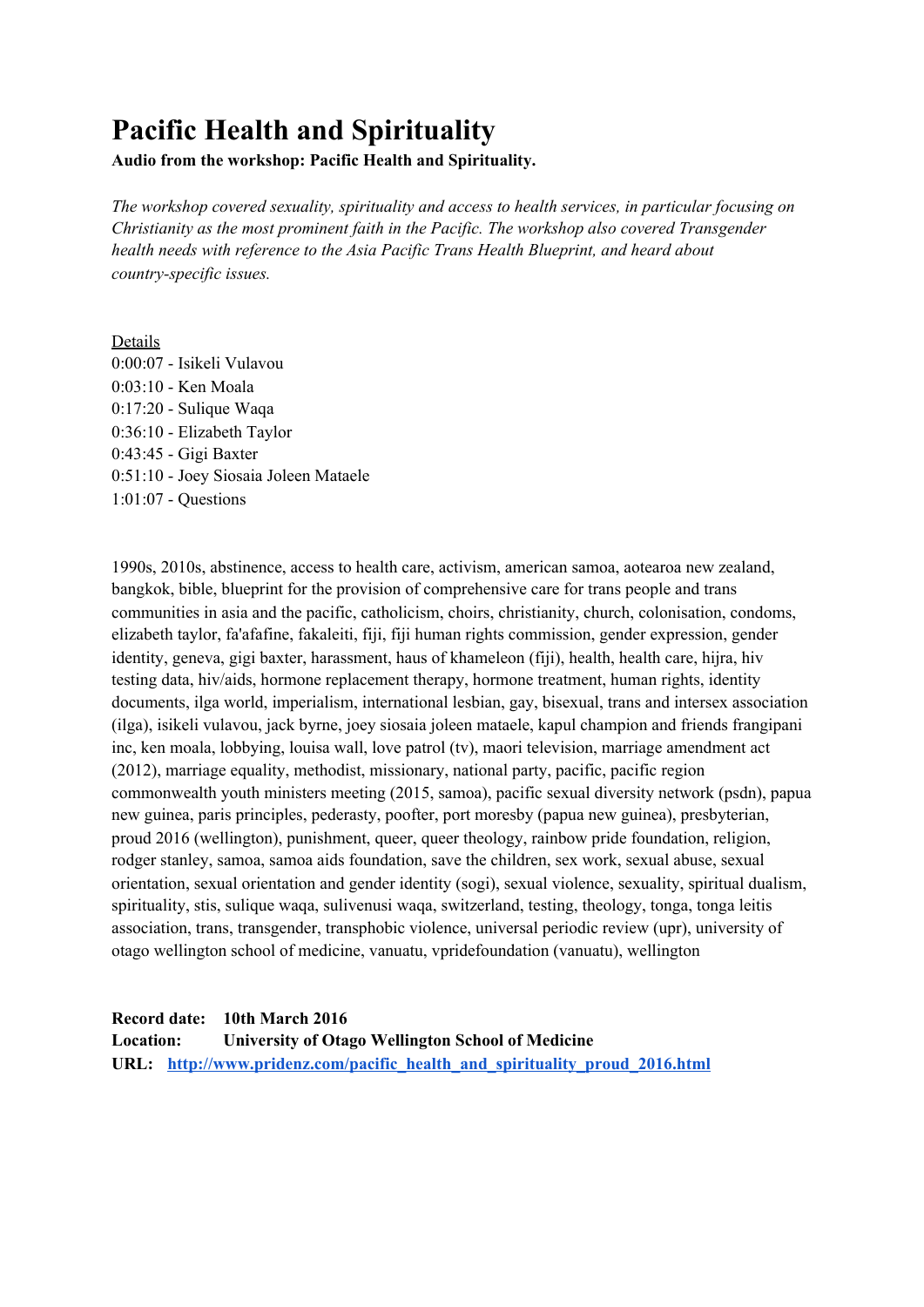This page features computer generated text of the source audio. It is not a transcript, it has not been *checked by humans and will contain many errors. However it is useful for searching on keywords and themes by using Ctrl-F, and you can also play the audio by clicking on a desired timestamp.*

## **0:00:07 - Isikeli Vulavou**

[00:00:00] This podcast is brought to you by the Elgar Oceania rainbow human rights and health conference and pride nz.com. [00:00:10] And start our session [00:00:13] now and in the true Pacific spirit we always value the blessing of our Heavenly Father before any meetings. So I will ask the chair of the PSTN Mishima daily to start the session with a prayer a shot to [00:00:33] take them off Africa Africa [00:00:36] Africa Africa we're not going [00:00:41] by boat I know it is ok and now we [00:00:46] have a lovely afternoon [00:00:49] where we have my token mocha delicate the American forget the Claudia [00:00:54] latencies Maliki [00:00:59] Thank you Julia. Beloved aka Maloney little offer along Guetta and Kira from the Pacific, we welcome you to the Pacific session on LGBT a health where we will be discussing and sharing with you some of the latest information on LGBT I have in the Pacific and the format of the session we will have two key presentations at the beginning. And then after the after each of those presentations, we will give about five minutes. We'll open the floor to you to ask any questions that you may have. After the two presenters are done, then we will have a panel discussion where I will invite three of our panelists also from the Pacific to share some of the latest information on LGBT health in their respective four countries. And we will have the question and answer session for the for the panel at the end of the presentation of the final presenter. And then we will have q&a. We will have q&a after that. And of course we always will be here tomorrow and the day after tomorrow. And you can always ask us if you have any follow up. Questions. I am Kelly will I will be chairing the session. And I'm the founder and executive director of the rainbow pride foundation and also the Deputy Chair of the Pacific sexual diversity network, which is the only [00:02:43] registered an existing regional [00:02:48] NGO for working for the rights of LGBT as well as their health and well being. And I'm also the regional advisory group member for the Asia Pacific coalition on male sexual health. Our first two presenters.

#### **0:03:10 - Ken Moala**

The first presenter is Mr. Ken mala, who is also one of the is who is a human rights activist from Somalia, and Australia. He currently lives in Australia, he founded the Samoan AIDS Foundation in 2004 and can receive an award for human rights for his work on HIV advocacy in the Pacific. He also co founded the Pacific sexual diversity network in 2007, of which he currently works as a technical advisor. Ken is also a board member of the Gleason Asia Pacific. The Gay and Lesbian, international sports and human Are you rights Association Asia Pacific. He is also currently serving on the intern committee for ILJ Oceania. He's a member of the Outreach Ministries for the Christian LGBT IQ people of faith in Australia, and is presently doing theological studies for the ministry in Australia. He will be presenting on Christianity and access to sexual health care. Over to you Mr. Ken. [00:04:29] sofa lover, [00:04:30] thank you all for coming. And that's very smaller. And I'm sure we'll get through. I like to dedicate this presentation to my grandparents who were Christian missionaries to Papua New Guinea. But also would like to dedicate this presentation to one one of my ministers and who was actually very instrumental and very informative of nurturing me while I was very young and steamers revenue level, SEO is just [00:05:06] terraces, my rants, my met and who is Dover's in the room at the moment. [00:05:14] But before I start, I just want to give you just a brief outline on the situation of the the current situation of the church in the Pacific, it is one of the very strong pillars of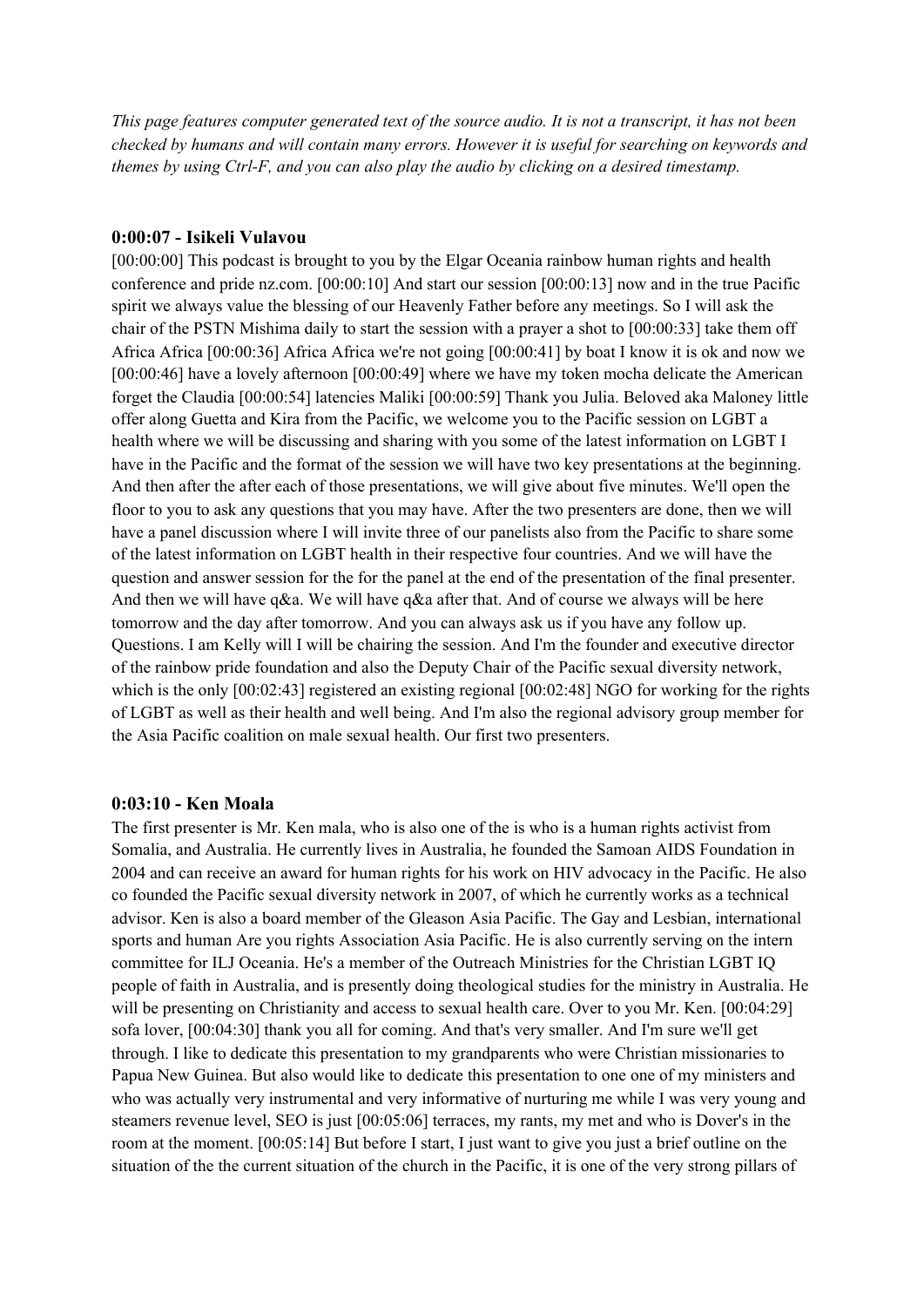the Pacific society. In fact, it actually is a ruling is very instrumental and, and have an impact on the lives of people in Pacific. And regards to LGBT IQ communities, they can pose a very strong challenge to our existence. [00:05:52] Because of the traditions because of the [00:05:57] colonial ization, President missionaries that have had this very detrimental impact on us. But over the period of time, [00:06:09] has taken a struggle for us as [00:06:13] a cover for Finn, FT. Sally will ever go on and on to come to our own and let has been only recently in the last 2030 years that we have asserted ourselves and being tolerated by our society. What I am going to present you may seem very radical, but bear in mind that times change and we need to go with the change. And bearing in mind that we do hold great respect to without our leaders of our society. I am presently studying theology and Australia and I want to be a spokesperson for the LGBT community from the Pacific, counteracting all the, let's say, harassment by the church. So there's no need actually to actually feel this. franchised or marginalized, I think we need to stand up to it, I think we need to really come forward and say, Look, we grew up in this framework, we need to address it within the boundaries that we have set ourselves. So I will start and if you have any questions later on it, you have to answer them. Okay. Okay, that just gives you an overview of the Pacific area, which includes Polynesia, Micronesia, and Polynesia. And we're very fortunate to where PSTN has come the since its inception, and thank you to our members, who actually represent quite a big area Pacific. There's 22 Island territories and countries in the Pacific. And we have reached half the amount so far. So we've got a lot of work to do to reach out to all of the areas we have got in touch the French territories, we have the American Samoa, we got to reach out to all the other territories. But so you know, we have our work before us and I love with the resurgence of the various groups in these islands. Geographically, it's very challenging. Okay, Christianity as a strategy against for queer people and sexual health care is based on what the mainstream and cultural forms of Christianity say about the same sex behaviors? What are the Christian teachings that can combat discrimination, and encourage access to sexual health care? appeals to four main streams one is singular interpretations of Bible passages to spiritual mystic unionism, three hetero, hetero normative theological theology and ethics and sex, and four notions of prohibition and punishment, a very solid, wrong words, but basically, I'll try to explain what they all mean. Okay, it's sexual harassment, violence, actually Bible bashing. It's actually clobber passages right through these passages of the Bible, especially in the context of Sodom and Gomorrah. And they're only one liners, they really need to examine the whole context in which was written and this is about a lot of fundamental churches are doing. They think that our community is going against God and the Bible. Okay, and also pierce the spiritualist of killers of the soul is more important in the body. So this is what the mainstream churches the same. You're either able to disable there's only on holy, so or body, permanent or temporal man or woman, human or non sperm, spirit matter, living or non living beings. Okay, there's also this dualism, you know, seems to attach, no one has come as a link to each other. The soul, which consists of the church and God, and the body, sex, being gay, and HIV, for example, have listened to do with each other. The soul should be given more care than the body. So this is the thought of the mainstream theology, the Christian theology today. [00:10:53] Okay, just to give you a bit of [00:10:57] theological background, Augustine of Hippo in the fourth century, promoted that abstinence is better than marriage can be good to control less than produce children. This is the thinking back then. And then we haven't St. Thomas Aquinas and 13th century, sex is legitimate only between men and women for the purpose of offspring. And then we have the Roman Catholicism distinguished between homosexual tendency and homosexual acts, the only legitimate sex the hetero normative sex, going against divine order, natural, natural goodness. Okay, appeals also to notions of prohibition and punishment, mainstream Christianity, HIV AIDS is not a punishment from God. This is chairman of the angry communions. You have to also said that HIV and AIDS a gay diseases which has merited the wrath of God, and just just punishment from trial expression, am I deserve to be punished mentality? What are Christian teachings they can combat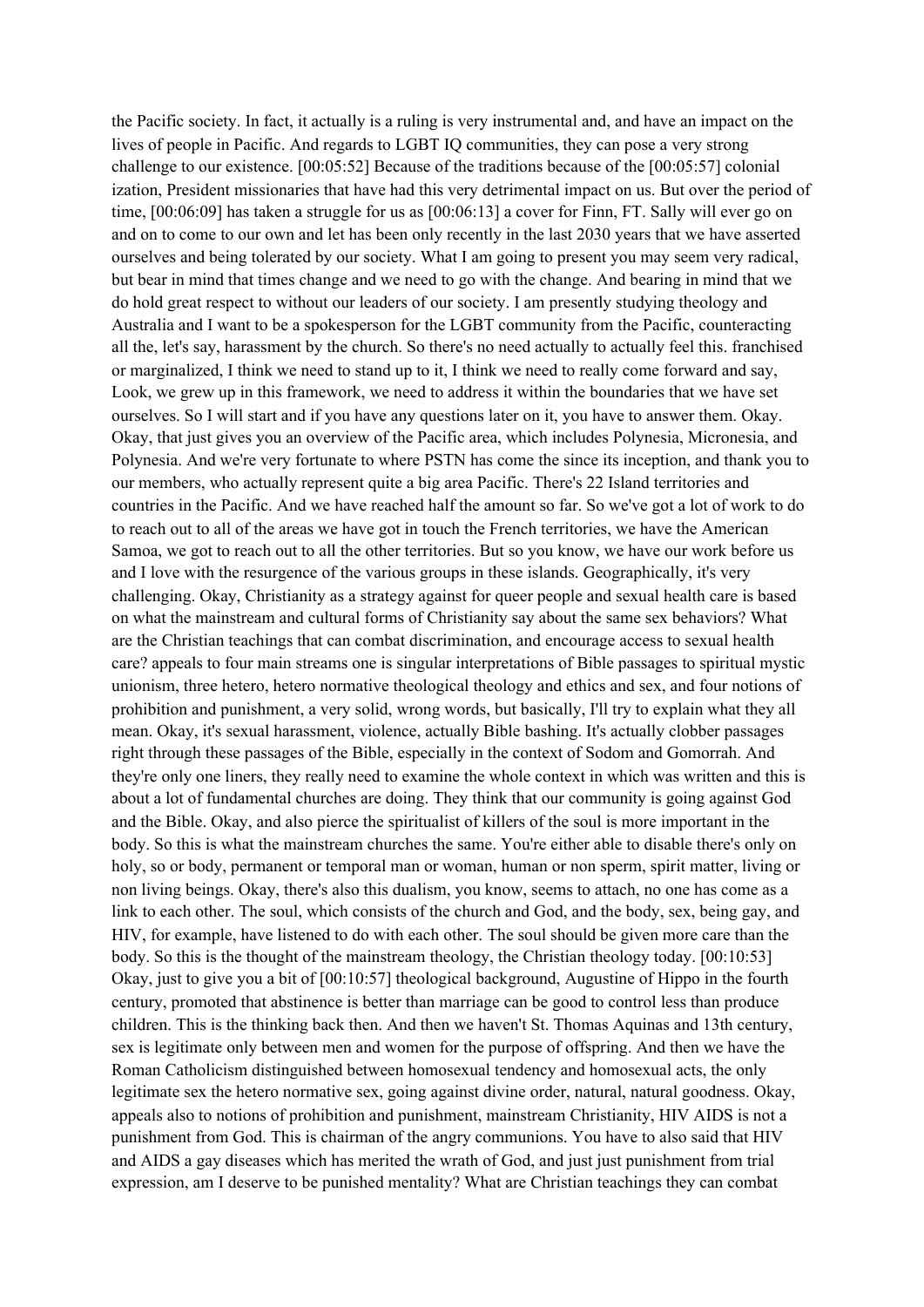discrimination encouraged access to sexual health. [00:12:12] So we really need to appeal [00:12:15] to the overarching message of Christianity. We also need to appeal to the alternative interpretations of the Bible. We need to appeal to queer theology. We also need to appeal to Thurman theologies of HIV and AIDS. So let me okay the Bible is a record of testimonies of ancient people's experiences of God. The Bible has been and continues to be interpreted. The clobber passages I explained before can be interpreted differently. header St. Sexual Violence, pride, lack of hospitality, erroneous translations, overindulge overindulges and sexual pleasure and fidelity to God going against one's usual sexual disposition, sexual violence, the consequence not cause of sin. Ensure normative ideas of sex. What the Bible scholars really meant remains a mystery. Therefore the Bible cannot be used as a tool for homophobia and transphobia. Okay, let's This is what we need to see in the message of Christianity. The core message or creations Christianity is love and non judgment. And those scriptures refer to that. Queer theology was queer theology, it's contextual theology, using the experience and knowledge of LGBT Q, people to theological theology, interrogating normative religious and theological identities and boundaries, queer theology or 33 important issues, the incarnation of Christ, [00:14:00] proof that all bodies are potentially sacred. [00:14:03] All of God of creation is good and part of God's diverse creativeness. The borderless Body of Christ is parallel to the borderless bodies of the LGBT IQ people. [00:14:16] Okay, a thermometer [00:14:18] appeal to 30 theologies of HIV and AIDS crisis. Here the Christians are the body. Christ, the body of Christ has AIDS. To reach out to people who HIV AIDS is to reach out to Christ Himself. Christian communities all connected with one part suffers or part suffers. First Corinthians 26, reflecting Christ by reaching out, reaching out to people living with HIV and AIDS. People in HIV and AIDS are bearers of God's mission to other people living with HIV and AIDS and to those who are HIV negative, appreciating life more deeply. Okay, let's see what and I could be high winded moment. But the whole idea is to give the theological approach to what people say about queer people. So our Christianity says that queer people so the first thing is singular interpretations of biblical passages. Secondly, this spiritual, spiritual holistic deal ism, the hetero normative theology and ethics can six and four notions of prohibition and punishment. Christianity can be used as a strategy for queer people, when appeals the alternative interpretation of the Bible, the overarching messages of Christianity, queer theology and affirmative theology, so human, HIV and AIDS. I can't just these are the points of discussion that we might have some time, one of the intersecting perceptions of gender, sexuality, sex and Christianity that influenced the sexual behavior of queer people, especially men who have sex with men and transgender people in your own cultural context and experiences. Okay, what are the main evidence based factors the Christianity driven, we are phobia that obstructs access to sexual health care in your own contextual context. And experiences, especially for MSM men have sex with men and transgender people. So I'm just gonna leave about that. Because otherwise, it'll just get above our heads. But I'm gonna throw it out to later to our panel to to just give you an overview of what is happening on the ground in the Pacific and how this affects you know, what is the the discussion on these issues that are fought up, how their communities are affected. So thank you very much. [00:17:03] Thank you very much. Again, let's give him a round of applause. [00:17:11] Taking one or two questions before we move on to the next presentation.

## **0:17:20 - Sulique Waqa**

[00:17:20] Not We will now move on to the next presentation on transgender people's a transgender people help me in the Pacific. And the presentation will be done by Miss select Wanda, who is a Fijian transgender activist, feminist and human rights defender, who has worked on LGBT IQ issues [00:17:47] of the Pacific region for the past 13 years. She founded a transgender women led movement in Fiji which is called the house of chameleon. And this used to be a project under the Arts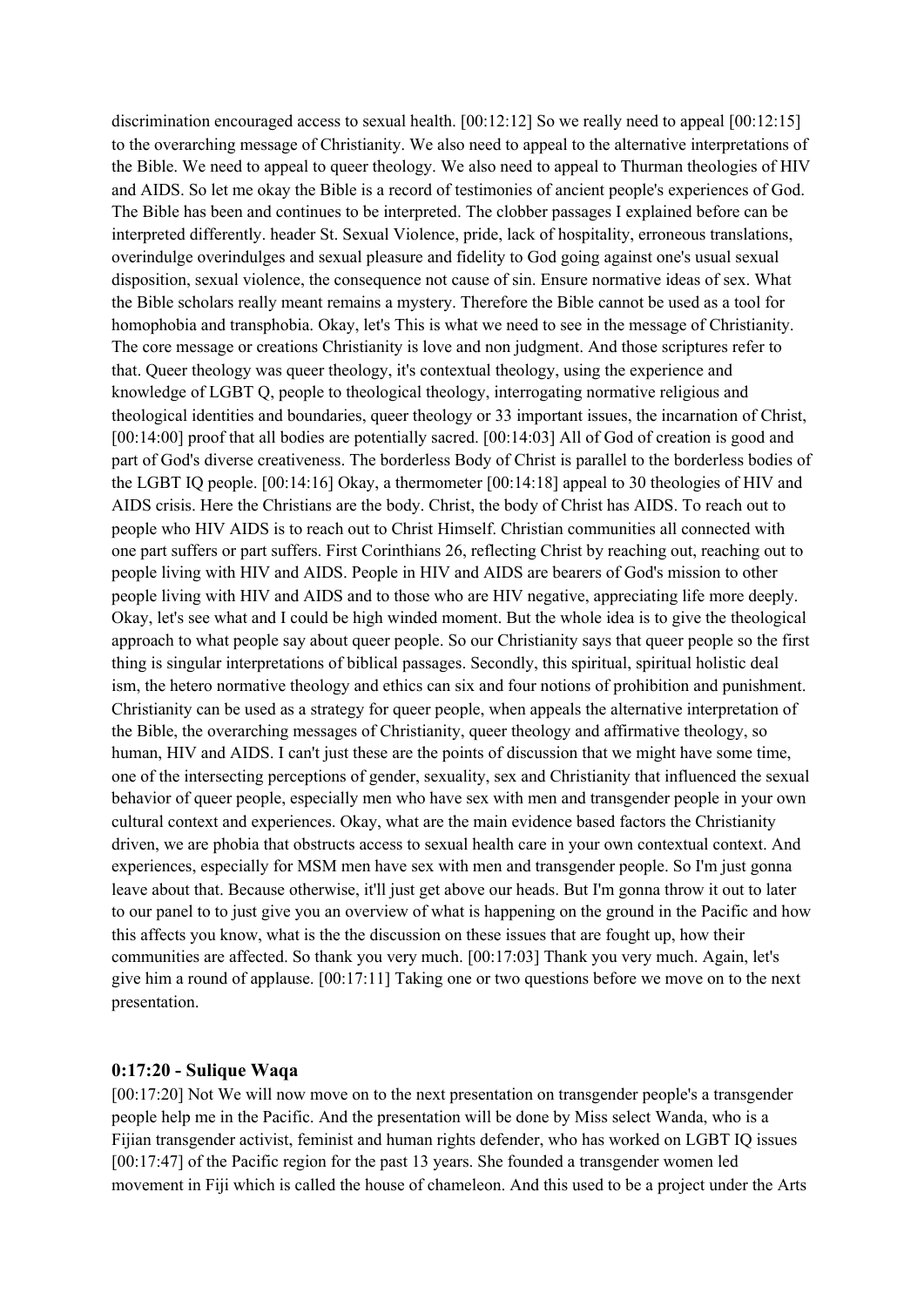Council for six years now. So Luke has been the chief coordinator of the popular under cynical pageant, a transgender pageant in Fiji. And she sits also as a member of the hibiscus festival committee. Under the happiness events group. Select also serves as a member of the Asia Pacific transgender network, regional steering committee, and she is also a board member of the ILG Oceania. Mr. Lee, thank you, Kelly, thank you so much for the opportunity to speak thank you to the coconut Venus PSTN, as well as apcom. And I know that jack is also special mentioned to jack because I'll be you know, picking some key summary recommendations from these blueprints. And we will part off last year in terms of the consultation that happened in the power, Bangladesh as well as the Bangkok and we'll fortunate to be present in Bangkok, from the Pacific through the Pacific sexual diversity network to be able to put in our submissions and recommendations towards the trans situations, health needs of trans people in the Pacific. And I think it's also great that you know, that we have to keep people in the room was good. Also, they'll be showcasing some of the realities of the situation of, you know, for the consultation and till now. So basically, this really wonderful looking yellow book, the blueprint for the provision of comprehensive care for trans people and trans communities in Asia and the Pacific is a basically a tool to improve access to compete in primary and specialized care for trans people in the Asia Pacific region. Exclusive focus, thematic focus that I'll be looking at is around the human rights standards of trans people, commitments under the international human rights law, as well as monitoring compliance with human rights obligation. One of the wonderful things that we did last year in terms of engaging with Ill go world was the submission of Fiji's University periodic review, we were under review. So we were able to meet submission for Elijah to do a presentation in Geneva. So that's one of the ways in which we continue to engage with Elko world as well as Al Gore Oceania, in terms of lobbying at the UN level and also at the international level in terms of improving the lives of and promoting the rights of transgender people. One of the things I also wanted to particularly focus on today, I really was trying to push for a, you know, just for a minute during the initial Human Rights Commission presentation today, in terms of how we can also look towards New Zealand, as you know, one of the key players in the Pacific as well as Australia, not just in terms of regionalism, but also, you know, if you look at the role that they play in the Pacific Islands Foreign Secretary will also see a big role, the decision whereas the commission can play in terms of strengthening the National Human Rights institutions in the Pacific, particularly for free you who've experienced, you know, military coup in 2006. And we have a dysfunctional Human Rights Commission, some of the duties and the powers that the Human Rights Commission that supposed to be, you know, focusing on, it's no longer there in terms of, you know, fulfilling its role under the Paris principles, and if, you know, ability to make sure that it's had facilitates mechanism and processes where we trans women can access redressed in court in terms of violations of our human rights. And I think we have a lot to learn in terms of the study that jack was part of as a commissioner. And it's also one of the things that I wanted to push in terms of region to have a study, that's one of the challenges that big gap in the Pacific is that we don't have credible, up to date, information and evidence to inform our intervention. And that's one of the areas that I really want to work on. One of the priorities in terms of this blueprint as well is the sexual and gender based violence of transgender women. And I know that these two wonderful women here from WE share, they doing their own, you know, ways in which they are going to be focusing SGBV One of the things that we doing this car is peak research on transgender women violence in Fiji, this is going to be the festival Fiji, that the House of chameleon that I'm part of going to be facilitating, we're working with the future women's rights movement, and with kinds of support from the European Union. So that's something to look forward to, in terms of, you know, further on the recommendation of working with policymakers and government to be able to implement some of the recommendations from here. And we will live looking forward to this end, yeah, will looking forward to sharing it as well with PSTN and also engage you. Please dm information at the levels. [00:22:48] The other thing I in terms of the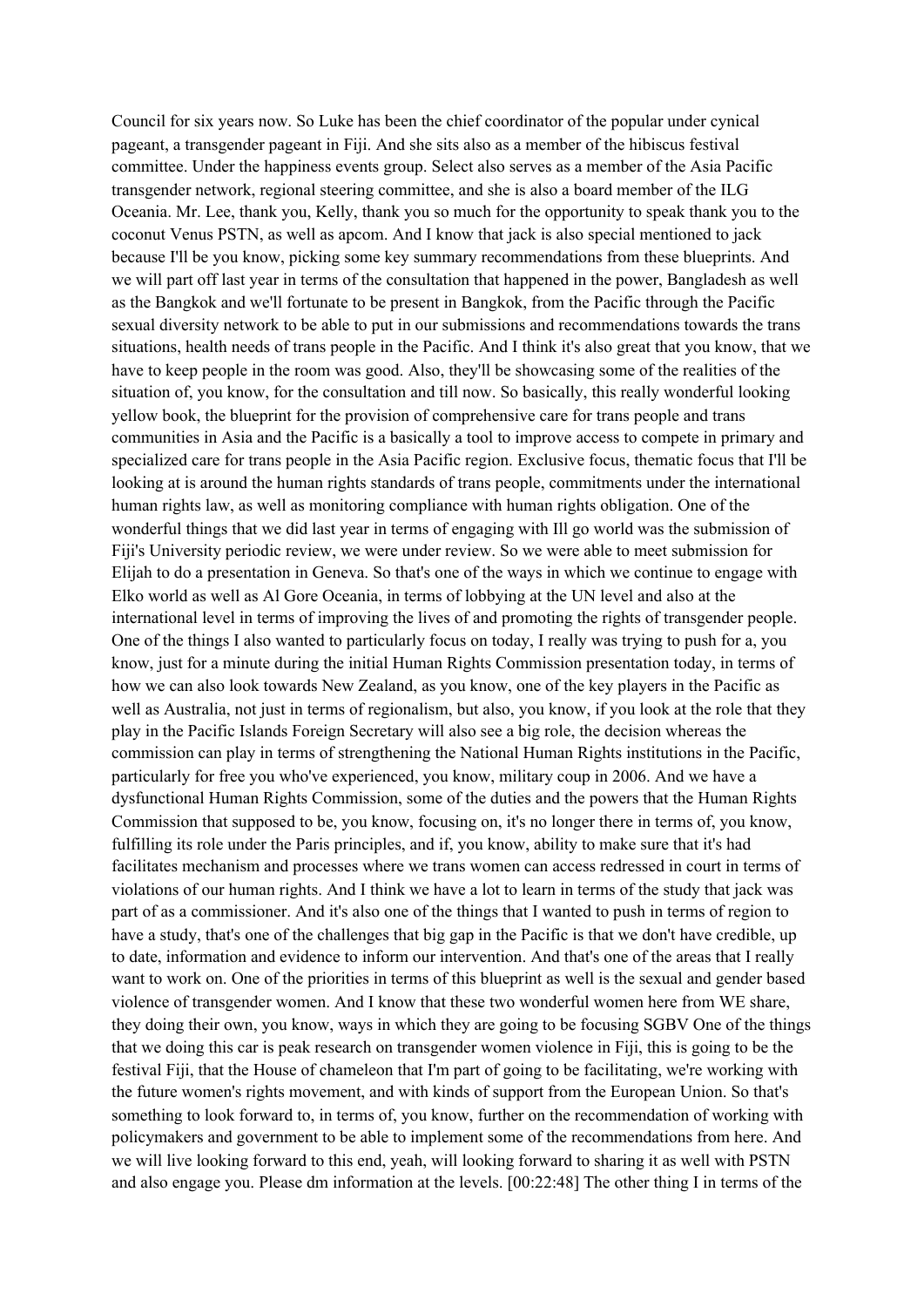trends of blueprint is the access to hormonal therapy for transgender women. Just recently, I decided to late last year to go through HRT, one of the unfortunate thing in the Pacific for transgender women is that we have no access to hormonal health. So when I had the opportunity to go to Bangkok, I managed to work with a few friends there who was the playing fields to me, but unfortunately, just you know, in terms of replenishing my next talk, I couldn't do that, because there was virtually none. So that's one of the issues in terms of access to gender affirming services and treatment in Fiji. Yeah, I think it's about it, because I really wanted to also look at public give me some of the labels development is taking place in terms of access to treatment for transgender women who's living with HIV, as well as the pride was working on some [00:23:55] a few projects in [00:23:57] collaboration with us as well. [00:24:00] So jack, do you wanna add some stuff? [00:24:05] Thank you very much for the short presentation highlighting the two priority, transgender health issues in the Pacific. And there are many more issues that they face. These are recorded on the on the trends health blueprint [00:24:29] book that slick was showcasing earlier. [00:24:35] Are there any questions for sleep? If not, we'll keep [00:24:40] Okay, ask the questions now. [00:24:45] And like this, today, we were talking, we were listening to yesterday at the trans health consultation, like a lot of stuff on medication order. It's like, it's in the Pacific, like, we were like the last edition, it's because, you know, we haven't reached the stage where we actually have conversation, but it was also interesting to like, listen to some of the work that's currently going in or just listen to some challenges that are facing that intersex people and just people face in terms of gender for me, since I [00:25:12] was named in Fiji. There is considerable in the original community. I noticed there another know people from tweeted sexualities and in the room from Fiji. He told me to what extent is [00:25:35] his sexuality to you knowledge to the Indian community, I know [00:25:43] without an issue [00:25:46] in terms of representation of [00:25:48] representation, in terms of how the relations between the the two, I hate these words race because there's such thing, let's uh, let's short code, we used to talk about people who are different. But what I'm asking is a any one of the relationships between indigenous people and non indigenous people in terms of the same same sex experience, and I don't use the term in two days, we invite trans bisexual, in this context, because I used to mean to me and I think it will fix it, but it is a different set [00:26:32] of closes. [00:26:33] So my question is, do you have any contact with for any knowledge or, [00:26:40] or any involvement [00:26:41] with the angler, [00:26:43] sorry, but the indo Fiji community, in your organizations or in your work? That's the first and then underneath here today? That's [00:26:53] one of the things that we have a lot of trans activists who are either we don't call they don't build self identity as a teacher, even though they have history I have been [00:27:04] waiting where where they have performed? Yeah, [00:27:06] yes, but one of the misconceptions, particularly for the women's movement, as well as for the LGBT movement, so we assume that they call themselves as haters. But most of them do not identify themselves as feature even though they have that history. As you know, those that came through the indentured labourers system. Most of them would just identify themselves as transgender because of the roles that expected when you are a heater and you know, the religion all of that they do not. But we have we've worked with we have a coalition called the Fiji LGBT coalition, we have a group called a meaty that's specifically for VGM community of Indian descent. The activists work in the ground, we have members of the House chameleon, who are transgender of Indian descent, who continue to engage with us, we have an activist CRISPR start who's been a lot one of the key players of all of our internal of race relations, all of that it's [00:28:03] we don't [00:28:05] know yet. My Christian that there is a prison in the day. [00:28:11] Which was, which was the point of life. Because we have indigenous people. We don't have any of the people who came to BG as a result of the Imperial Imperial crisis not in colonial, but the Imperial process. We don't hear the diverse people represented here in New Zealand at this conference, we don't have any from that tradition, from what I can see already from the Asia, the East Asia. [00:28:40] Yeah, thank you. I think the point is made. So yes, we'll [00:28:47] ask [00:28:48]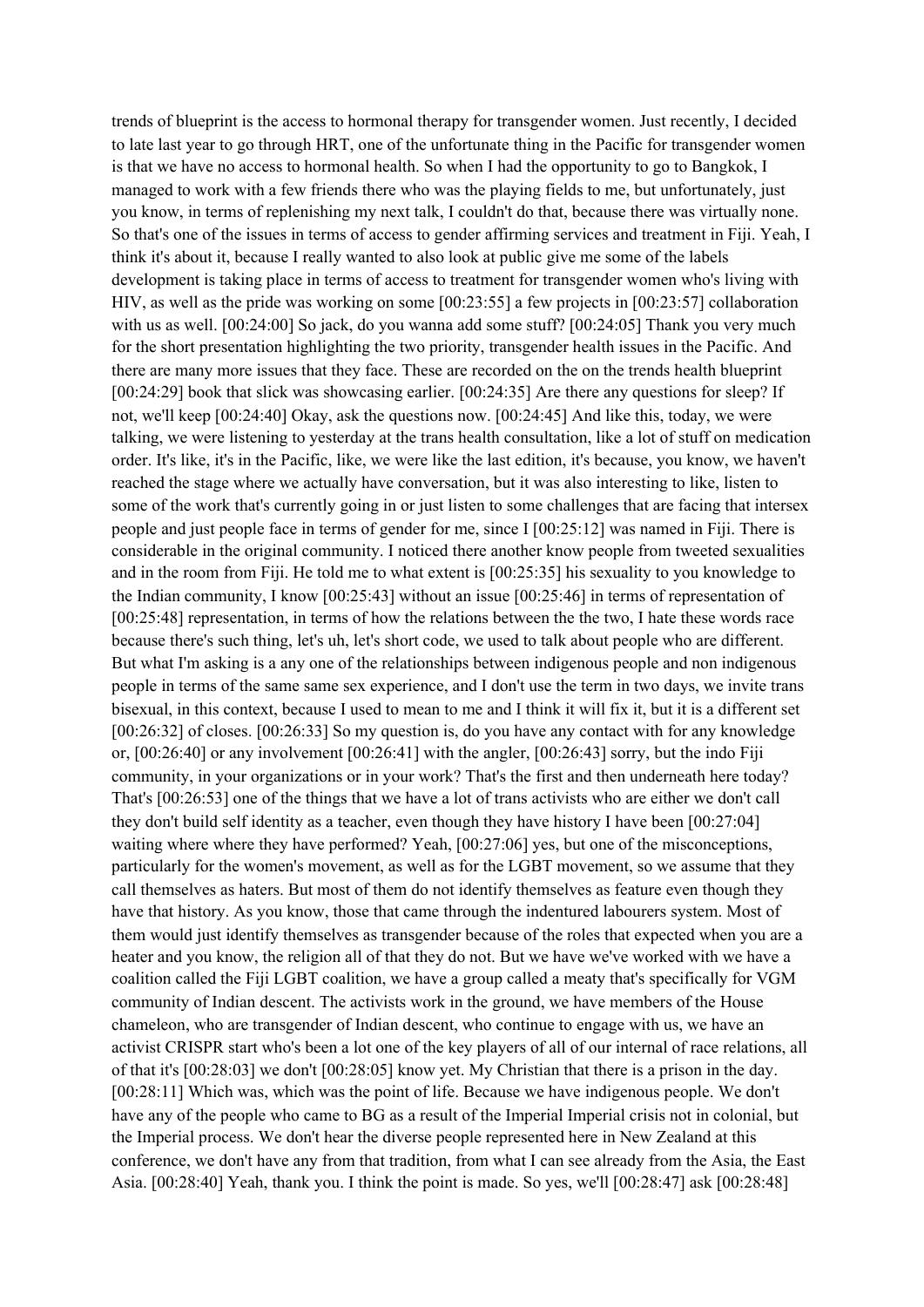Pacifica because you come from these religious dominated societies with [00:28:55] looking at another example island was completely dominated by [00:28:59] are the Roman Catholic Church, and which recently, the people voted by an overwhelming majority, that draws whether they give you any inspiration or [00:29:13] may applied to situations. [00:29:18] I've talked to the Irish eight of us that have managed to because they've got gains team team to recognition and Ireland is around as well as marriage equality. And to be honest, one of the reasons why they think they've been able to achieve it at this time, is because of the huge stigma and lack of faith, and the Roman Catholic Church, because of the sexual abuse, you know, stories that have come, you know, all of those experiences have come out and been exposed. And so so when when the minister speaking from the pulpit and saying particular nine, the authority has been hugely undermined, and Ireland because of sexual abuse, and the numbers of people actively involved in the churches plummeting. And Ireland. So that's a different context from the that's why people say that they created a space where people were willing to, to not just listen to what the church told them today. [00:30:19] Pacific this also change any difference from one country to another, I can only speak for Fiji. In the past, we used to have the dominant church marching against black heavy special marches to march against gay people. And that was when they were trying to introduce Sergey into a petition back in 1997, I think. But now we are working with the judges. The organization I founded we working with detritus Methodist Church, which is the domain that which has the most members in Fiji. And things have started to change, they allowed us to have a candlelight vigil, one of the main judges in the city on Idaho to 2014. And they have also started writing op eds on either heart, [00:31:10] and [00:31:13] asking the judge members to be more compassionate and loving towards people of LGBT. Okay, so change is happening. I think all the reasons that we have the changes because of the change the constitution, if you see from 1997 to now, we were then called as a Christian staying with the maintenance them constitution, but with a change of the 2015 constitution. And with the addition of sexual orientation, gender identity and gender expression in the Bill of Rights in the Constitution. We also now a secular state, despite you know, VG being a very multi religious, Marxist racial society. So it has you know, that kind of sort of enable some conversation to take place in terms of the Methodist Church working along with algae, particularly [00:32:00] competing football and the present climate, it's more, it's a long way of coming to that situation. Fade to budget to give explanation. [00:32:13] Certainly by Laura Francaise, Canada, for their station. [00:32:19] Currently, we just recently completed the revision to our fans audience act now becomes stars 61 now becomes from [00:32:34] 2011 from [00:32:38] so throughout, so you that this rebuilding a couple of [00:32:43] other stations that we actually submitted for, like the impersonation in this three, which is an active female. But unfortunately, we couldn't happen to change the block, change the sun, to the sun, [00:33:00] humility, [00:33:02] only the old one, that is the purpose of following from commission been set up by government recently, he's actually review all the information [00:33:14] that we have. And I'm sure along the same line in the future, we will, of course, lobby where for methods that pertain to us, and also the same sex marriage that UN is the push for us to love before with our leaders. [00:33:35] But at the moments with Ricky was just doing fine. We're living in harmony, and we just don't want to stir things up. [00:33:45] Which is take it one step at a time. [00:33:48] saying that there needs to be dialogue between the community and the churches, we need to make those approaches. And I believe that and in Fiji as well as trauma for the advocacy of showing, but it's important that we start to, to actually make them aware of the situation we are. And that's where, you know, building bridges is coming into play [00:34:11] in our work is actually because there's nothing I don't know, it's never happened before that we actually get to fake down face to face with the church leaders. But recently, we've been doing workshops with them. And you know, I'm very glad that we actually come face to face with them. And they will they be gracing us with all the work that we do. But then at the end of that, I don't know what else is there. But we still face problems with some of the non mainstream churches, you know, the new ones like LG and all that.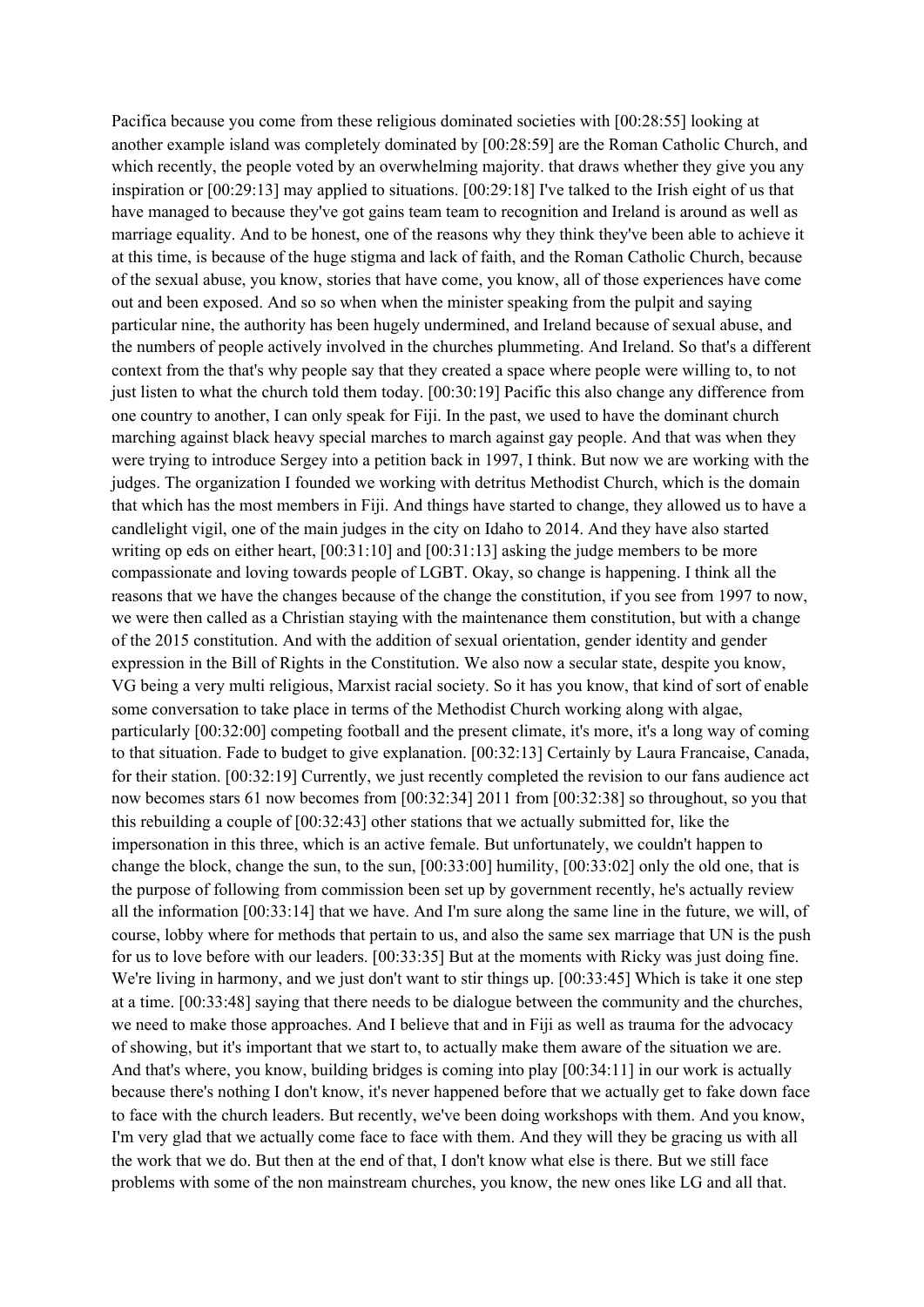But with our main one is Catholic, conditional and Methodists. But we still have faced problems with the new thing. I don't know it's cool, but we call it home the new established pitches, those are the ones that actually time and time again, they always say stuff about assets, we are sinners, we are law breakers. But other ones are mainstream judges that we thought so the way that the traditional but the to understand our issues and our way of life. [00:35:24] But we will never start from there. We will continue with our way too long for more fans and more sponsors that the so they can assist us strengthen, work within those. I believe that the method of people knocking always continue to have those conversations within [00:35:43] data gathering. Thank you, Roger. So [00:35:48] if you have any questions, we can you get asked those questions again at the end of the mental discussion. We will now move on to the panel discussion. And the three products that will be in the panel. Miss Julia [00:36:02] with here my right Miss. [00:36:06]

#### **0:36:10 - Elizabeth Taylor**

And Miss Elizabeth Taylor from PNG, who'd like to go first. Miss Miss Elizabeth Taylor. She's from BMG. She works for the Save the Children back in PNG under their sexual and reproductive health program, a program particularly in the area of transgender and physical health. She's the clinic coordinator, and she's the trans activist and human rights defender. She's also a member of the capital champion, which is the group of men with diverse sexuality and transgender people organization. And she's also part of the friendship friends frangipani, which is a sex worker organization. [00:37:00] Over to you, Mr. Ben Casey Kelly, and thank you for the organizing this conference and bringing us here. For us to share our issues back in the Pacific especially I'm going to present about issues related to human rights and in popularity. Before going I'll talk a little bit about the background of coupled championed by the sly couple champion is the Human Rights based focus on the national advocacy for men who have sex with men and transgender individuals in Papua New Guinea. What Cup champion do we advocate and promote the rights of MSM and transgender individual in the country, we advocate and empower members to take responsibilities of their babies in fight against HIV and AIDS. We work closely with several service providers so they can provide conducive and friendly and renderer environment for our members. And also we advocate for the law reform explicitly the decriminalization of delay on sodomy can in DC then, in the second act, section 210 to 12 of the criminal act of upon 18. Pages failing to adequately protect rights of LGBT I basis percent. png continues to enforce laws criminalize the thing. concessional sex between men move it does not connect any laws or policies that protect against decriminalization on the basics of sexual orientation, gender, sex status. This has resulted in widespread of social discrimination, including difficulties accessing police protection from violence, health services, and employment. Transgender people are most likely than other groups to face stigma and discrimination in accessing our services. Transgender people are particularly stigmatized when presenting for a checkup, test and treatment in relation to possible sexual transmitted infection. This impediment to accessing health care services not only proportionately affect this vulnerable population but generally leads to the high prevalence rate of HIV epidemic among transgender people in Papua New Guinea. The initial planning 2011 to 2020 does not make any mention of transgender pets and other members of LGBT community. As a result, the initial plan does not address the specific risk and vulnerability facing LGBT IPS and expressly transgender woman. The risk include the diaries of HIV infection as a result of criminalization of same sex relations, specialist mental and physical health issues arising from arising, I read the discrimination and physical and sexual violence in the country. Transgender people are not able to freely seek health services due to I read of stigma and discipline, and confident cleaning clinics, clinicians have been stigmatized and discriminate them when they seek out services. This has caused mania to be the IP Paul explicitly transgender women to withdraw from seeking of services in the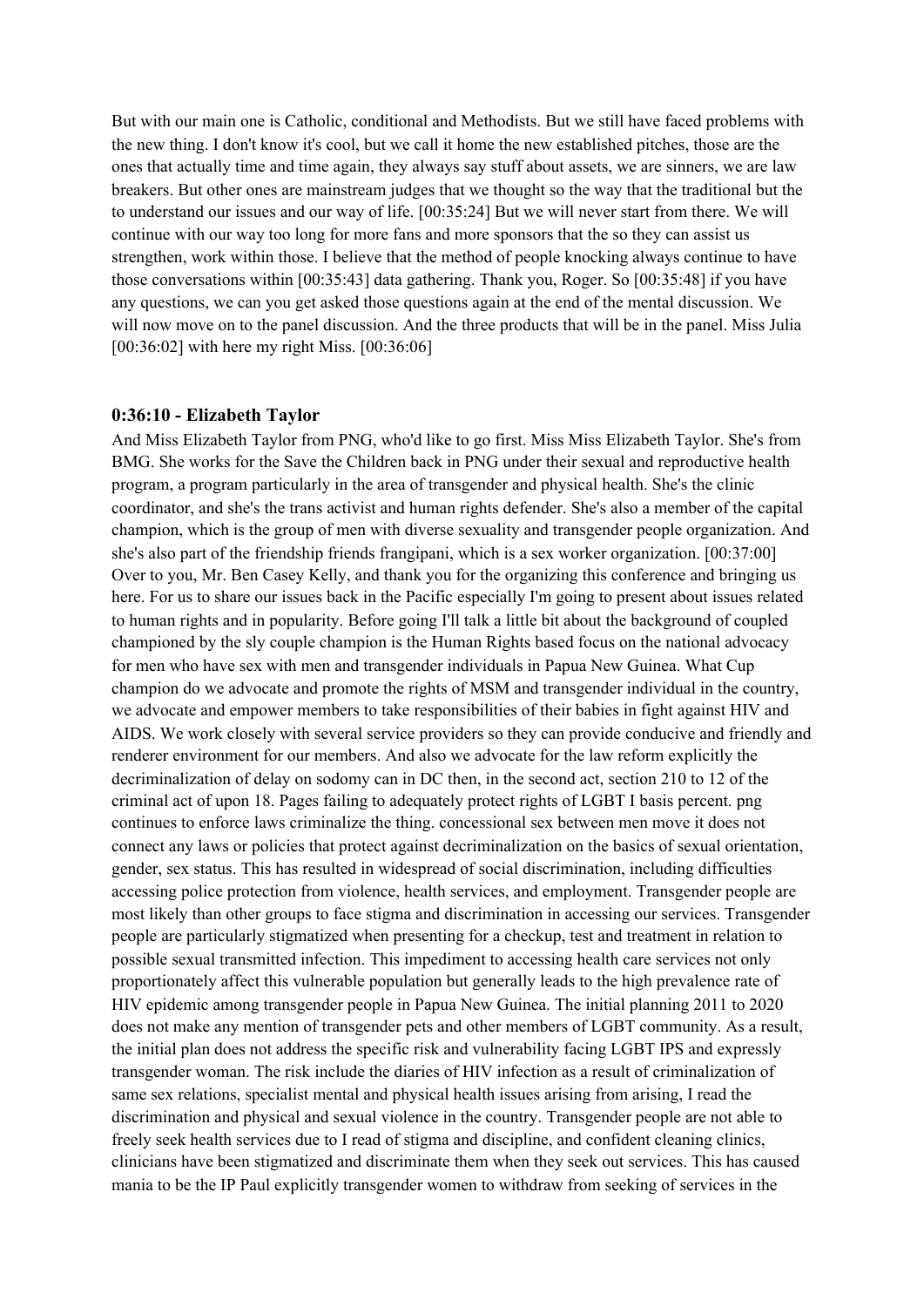country. There are several cases where transgender people died due to lack of treatment of HIV related illness. There is no profile that is taken any system in place to capture transgender people accessing our facilities, like most of the data, so always catch it on the male and female. There is no pre exposure prophylaxis is available in our facility for trans people to access. Without Tom does to conclude a Tom, I would just say that the recommendation here expressively to other Pacific countries that PNG will need lobby support from other Oceania countries specifically from Fiji and New Zealand to Jamaica lies this criminal law, this criminalization of same sex law with in regards to the QPR that was submitted to him to be president that in July guarantee that public health system provide comprehensive quality service that acceptable and accessible to trans people, and appropriate training is provided to healthcare providers to address transgender issues in the country. human bodies need to replace the latest Council in Pacific country like PNG we do ever Ignis late council that's [00:41:59] to reveal the policy or the impact, impact new HIV minutes ban and prevent the next, which does not protect the rights of transgender people. It's more like broad covering men and women transgender people are not involved in that. And also, we need trans specialists available to provide health care and counseling services to trans people [00:42:23] who are [00:42:25] HIV positive or seeking other health related issues TNQ And with that, I'm going to give a case a jump for look out. One of our trends is that just experience when she was accessing a clinic back in what must be the name because of confidentiality I just tried different name but the stories what she told me. Miss Tony is a transgender woman from Central province, Papua New Guinea, see had some mail constantly need to seek medical advice from a doctor went to a government clinic and waited on lecture to be safe. While waiting see notice that the doctor he knew and several other patients who are arriving after when it was finally attend to see the doctor, the doctor said to wait further. While he was waiting, the doctor left the clinic to the back door without saving. See what this made minutes later. With the land that adopted departed to avoid providing you with a consultation. They do that. [00:43:29] Thank you very much for sharing p&g experience. And we hope to discuss that further. After  $[00:43:39]$  all the presentations are made. Our next presenter is Miss Julia.

## **0:43:45 - Gigi Baxter**

This Gigi Baxter from Port Villa on water. She does a lot of activist work around the islands of underwater and have also [00:43:58] dance dance on work across the Pacific in goo Collins trauma and 3g. And she in fact is TV star from [00:44:13] popular Pacific TV show called love patrol. [00:44:19] It is aired on TV in New Zealand. [00:44:24] And left the channel is of Anwar to local production by an NGO called one small pack that confronts issues in the Pacific region and LGBT. Human rights is one of the one of the main issues that sort of incorporated into the narratives that are shown in the program. Gigi is in fact also the leader for the pride Foundation, which is an LGBT movement in Guanajuato. And she also currently serves as the Secretary to the PSTN bought. And she is currently a student. Also with the Australian Pacific Technical College doing deployment, human rights and good governance and leadership. Miss GG. Thank you, Kayla. Good afternoon everyone. Um, I will not talk much about fee pride because I'll just give you the WordPress website we are on so you can read it at your own time. And also with our Facebook page and you have any questions it's like us a message. Or just tell us specifically or what just a little bit of both Phaedra provides the opportunity for members to learn and to involve in peer education. This is led by our local NGO called calibrated mentioned. And we get funding from NC State and defects. topics that we cover is sexual health, reproductive health, HIV and STI, teenage pregnancy and other health related issues. purification, we do a lot of purification because we find it's a it's a tool that we get to engage with the community and [00:46:20] addressing those issues we find to be build up a relationship with the community to help them understand our issue as well. [00:46:28] Not only that, we talk about the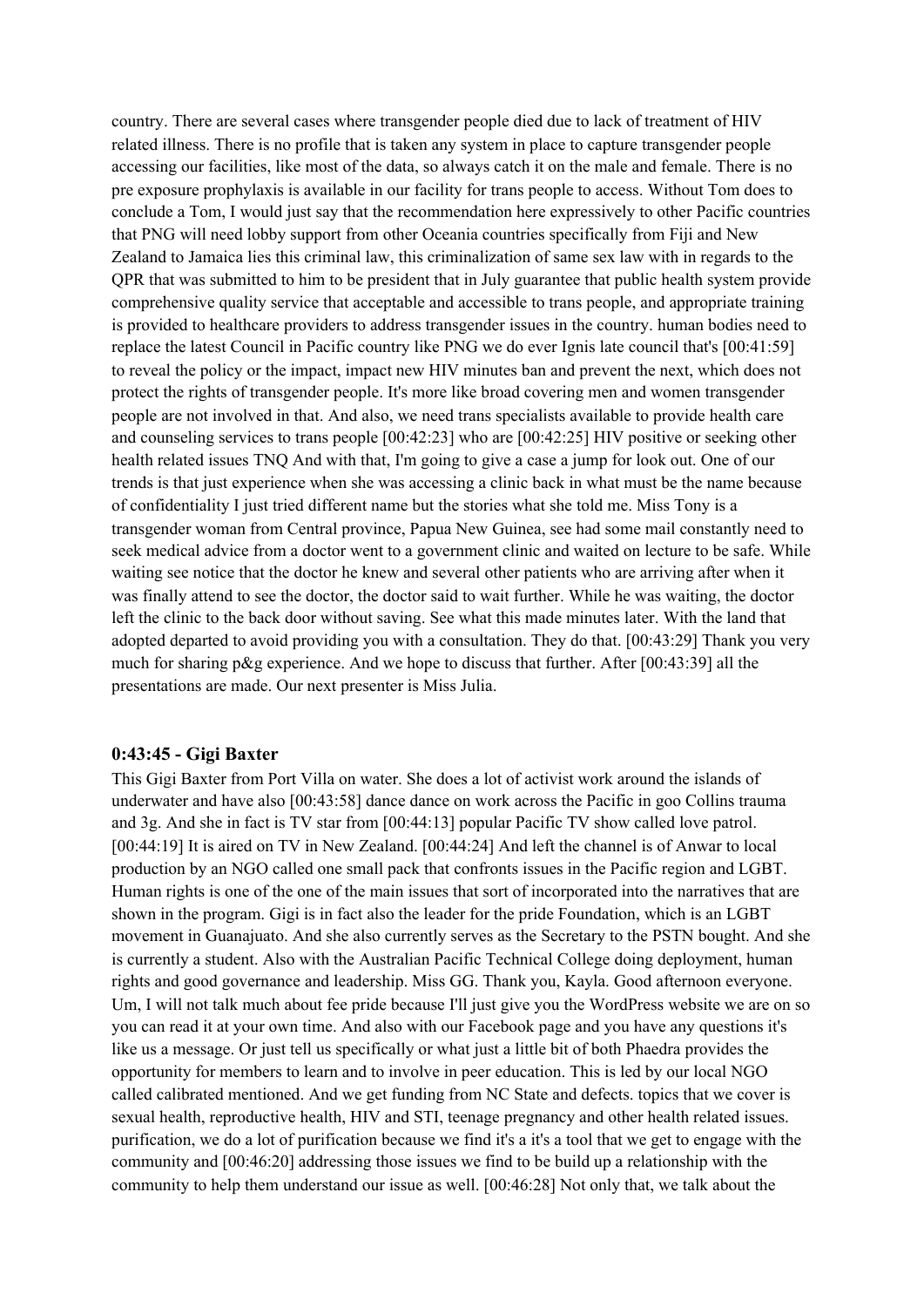issues to the whole community face, but indirectly we sensitize them to get them to understand our lives as an LGBT person. [00:46:40] We have a safe space called campus some head in this llama campus that means Come Come and see us. The name campus and head is that was put on is not is not to stigmatize anybody. But it's it's a friendly, and place where everyone has come in. And if you if you walk into that clinic or wherever that space, no one can discriminate you or you feel stigmatized, because everyone knows that you will go and look for hitch and everyone will assume that oh, this person might have HIV or this person is gay and is entering this era. So that's what we put that name campus. At the moment, that group is doing a collaboration with PSG and doing a Pacific mouth collaboration with PSTN and un dp. And also UNSWA study on Pacific multicultural, multi multi country mapping and behavioral study on HIV and STI rates variability among key populations. And just last week, we have recruited some members of the fee prior to get involved. [00:47:56] So these are the things that we've been doing, the challenge we faced, I think we can have already touched based on the Christian influence that we have back home. That's one thing that we still are they use Bible, they they predict by the local communities are still persecuting us again, with the with the Bible. [00:48:21] It's very challenging, [00:48:23] because most of the members [00:48:26] members are from [00:48:29] from chiefly [00:48:32] backgrounds, or family and they could not express themselves to be comfortable with themselves. Therefore, they come up to us because of myself [00:48:44] from also from a chiefly background, and I've been myself, so they feel like coming through me and have a talk with them helps them to [00:48:52] to find their own comfortable space. [00:48:59] Also, yeah, and [00:49:05] our cultural backgrounds. [00:49:08] Because we are also a multicultural country, the sum of [00:49:12] parts of the country, they are they originate from tolerance. So we do not have a local terminology [00:49:22] of a like Filipino fatality, because the different the different terminologies like for some parts of the country, they've used the word fatality, and [00:49:34] some other terminologies. [00:49:36] And I think, with what we're doing [00:49:42] here, so the understanding is not well communicated across because of people are still using cultural background and Christian influence to fight against us. [00:49:55] Another thing as well is amongst just the LGBT community, those of us who well educated once they are successful, and they're up there, they forget about the other sort of, from the grassroots level, that do not communicate and assist. Any of us like, for example, the both, or both of us will be in the session yesterday, I did touch base on a party. And [00:50:21] I want cow come did a demonstration that [00:50:25] the headline the conclusion of the [00:50:29] completion of a presentation. And that was one thing that it's very important that I think, for us what we need to get that addressed because it's, it's it feels like just amongst the LGBT community, we have been distributed amongst our members. Yeah. So yeah, I think I'll stop from there. Thank you. Thank you very much, Gigi, for the very informative presentation on the situation. We want to and we hope that in the discussion, we will be able to discuss more about that. Now, we will move on to our final panelist, Miss Julie, Julie Mattila, who will share with us a little bit about the experience.

## **0:51:10 - Joey Siosaia Joleen Mataele**

[00:51:21] So let me introduce [00:51:24] Come on. [00:51:28] Okay, introduction is way too long. [00:51:34] And the runner for this network. [00:51:36] Okay. [00:51:39] I'm going to be fast, because we don't have too much time for for this presentation. Because I'm running a whole workshop on my own tomorrow at [00:51:54] one o'clock, I think was [00:51:59] at one o'clock. [00:52:01] And then I will share the whole history of total a desensitization. Now he started and everything. [00:52:09] But I'm just going to be touching base on what's really going on at the moment, because the latest Association started in 1992. Because of the first transgender person that was infected with AIDS, in 1987, and from 1987 to 1992, for doctors decided to put together Together with the help of SBC, and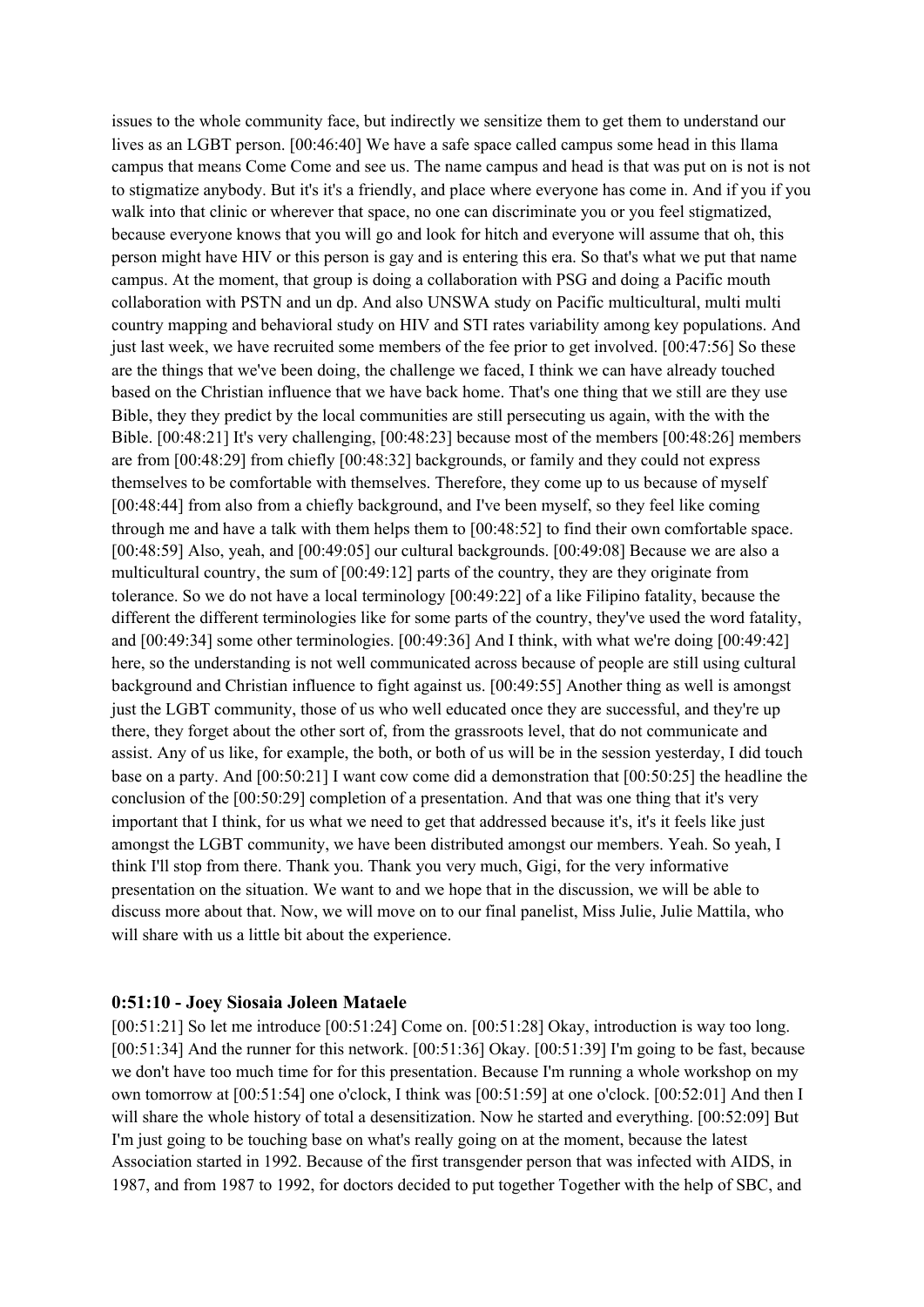a member of parliament, the first female member of parliament, Mrs. Popular for the it together the tone ladies community, and see what they can do to [00:52:54] educate the LGBT [00:52:58] communities, which is more driven by the transgender community. And they're more visible. Okay. So by 1992, we finally were able to put together everything and got the the, the the network registered in the government, as an NGO, and from since 1992, to 2016 100. Now we have 148 members, registered members from that's from the whole 140 Islands inhabited islands of Tama, and mains utilize his contains of three groups of Island, which is taught to topple the harp, I group and have a vile group. [00:54:00] So [00:54:04] our results that just came in from the HIV has been all negative, and we've been negative right through. Okay, so it was hard at first to get to actually, when we first started, it was quite hard for for us to get our members to actually test it be tested, because everybody had a fear of being talked about or being found out that you've got SDI or HIV. But then we went through, we went through quite a few consultations with members. And they were with, they were okay with the idea. But they didn't, they still didn't want to go to the lab, or the hospital. So what we did was, we asked the lab people to come to a retreat center, and then retreat to our annual retreat that we usually do, and get the testing done over there. Okay, so it was a bit weird, because there was no confidentiality over there. And yet, we were trying to get away from the confidentiality at the hospital, you know, I've been being baptized over there, because every time you walk into the lab, the people that are sitting around there waiting to be examined or something going, huh, as another victim. And, you know, we got to the point that we were called a DC, AIDS when you walk down the road, you know, HTC, [00:55:39] but we got over it. [00:55:44] But since then, the Taylor has been leading the HIV program, HIV awareness programs, in trauma, throughout trauma. And we have an end and all, HIV, and we'll test we're the only ones who are out there in public, distributing condoms. When we first started doing that, in the early 90s, it was the biggest joke ever. Because the Methodist church or the Wesleyan Church totally went against it. The Catholic were. [00:56:25] Okay, and then they went No, and, but then I [00:56:33] went with one of the nuns that we were in the same HIV National HIV stakeholders committee, and asked the bishop who is the cardinal now how can we address HIV, you know, and, and, and promote condom condom use for are us, because at the end of the day, we have to protect their lives, you know, so instead of the cardinal Turner and said, Okay, go and do whatever you want to do. But don't promote it, like how it is done. Everywhere else, use it as a tool to make sure that they know that, if there's anything to protect them, there's something there for them, but don't try and make them convince them that they can just go and have sex all the time. But there's something there for them, you know, like, so as long as we hit the Okay, from him, it's fine. But of course, we still have bad backlashes from other people that didn't like it, you know, from the church, but then that didn't stop us from doing it, especially a man who was actually an auntie of mine. And, and then she got pulled up, pulled off from project. And then we tried again, with some of the other members approaching the cardinal again to, for the Christian families, network, within the church, to try and promote health issues, HIV and everything. So now, that is working, you know, so it's just, I think it was just a matter of explaining consultations with members, with the leaders of the groups and telling them what it what it's all about. It's not just condom, you know, it's all about health, because what we had to actually put there, when we started showing them, the, you know, the what the President our presentation was all about, and all that. The first question was, Why do you come to us? Why don't you just concentrate with the posters of the queers of the trans or whatever, because they're the ones who are out there, using their bodies in sinful things. And you know, and then we one thing good about having your data, your HIV test data, is to show them the LGBT community are all HIV free, the ones that are sick now, at the so called churchgoers, you know, and so that's how we were able to get into their brains, you know, to actually make sure that you have your proof to make them believe you. So that when that has break that barrier, I'll you know, we still have a little absent down from from other churches. [00:59:52] And, but [00:59:56] one thing that that, that we are still trying to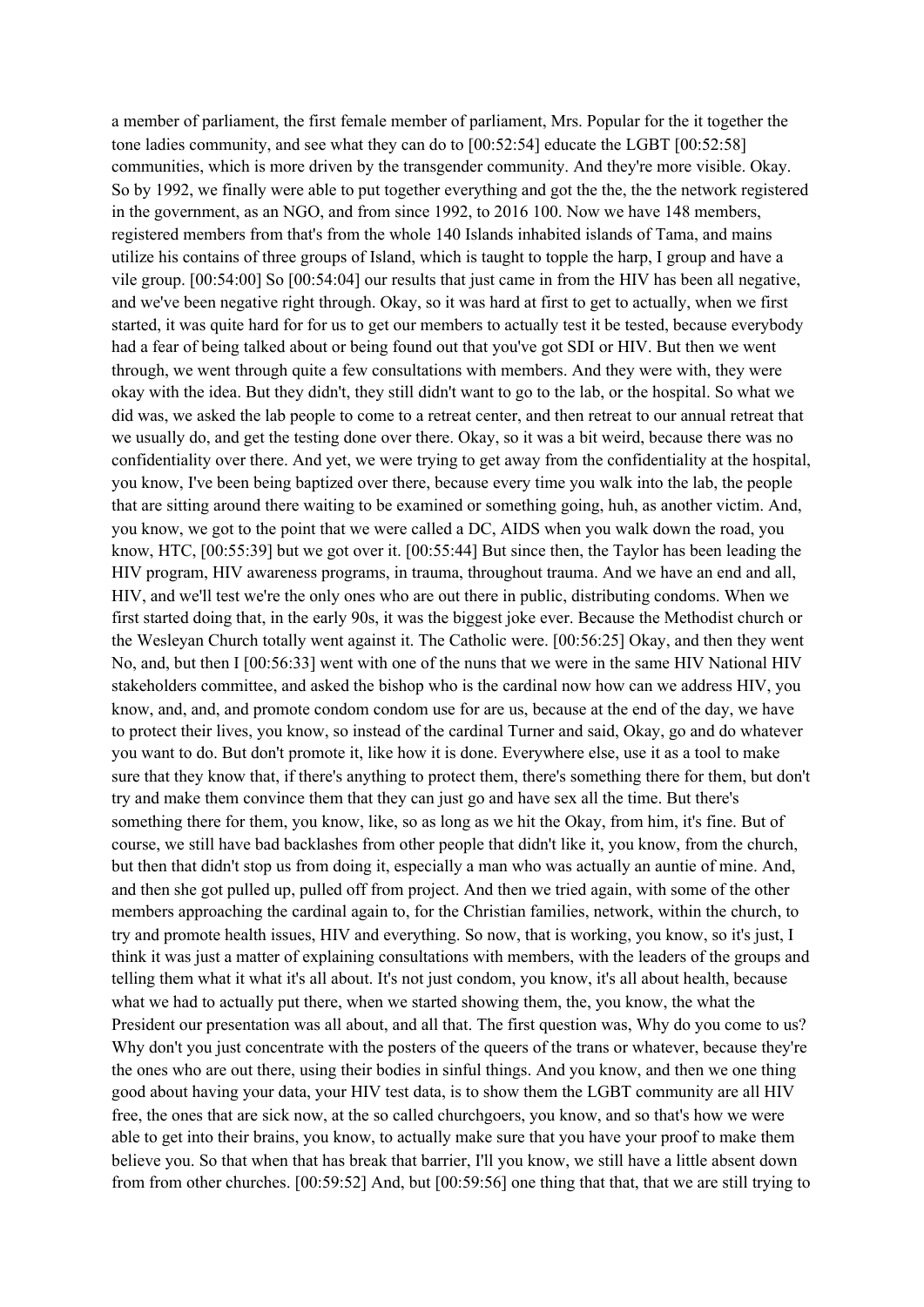go through now is instead of concentrating on on, on HIV, we're trying to go into the registration, to try and see if we can change some of the laws, you know, now we have passed the family protection bill, with past the agenda, policy. they've passed the name change, so you can change your name from john de Mary now, you know, but still, you still can't change the ID, from male to female, you know. So those are the things that we're trying to go through now. [01:00:49] Yeah, I think I better stop here.

#### **1:01:07 - Questions**

So let you guys ask [01:00:54] some questions. And bear in mind, I will be covering all of this with the story. My story tomorrow. Thank you [01:01:06] very much, Julie, Gigi, and Miss Taylor, for your short presentation, we will now open the floor for questions. [01:01:17] Well, one question I had was about us as activists and RT and or, like, you know, those of you who are countries I know. So not everyone here might know what the Universal Periodic Review is. But as a chance when your government reviews all of us human rights laws. So in this and lots of parts of the world. So g communities of us there, because sometimes lesbians tried to use the convention that's about the rights of women. But there isn't a convention that's about the rights of soldiers. So the up arrow is sometimes being seen as a place where we can do that. And I know Tyler has done, you've got some surgery recommendations out of your ups, you've done a submission, the one in Fiji, for public, maybe it's the first one in the Pacific, it talks about the rights of lesbians and the Pacific as well. And then you found one for Papua New Guinea. And I don't know what other parts here. And and the other thing about the PR process is that you write your submissions, and then the people that Christian your government, at governments from other parts of the world, so someone from the New Zealand delegation in Geneva, will decide when tomo comes out when but when it comes up when Fiji comes up of all the issues that all the NGOs asked, they will pick a couple that they will ask questions about and can we help by lobbying them so that they asked the Sochi question? And what is the most effective way for us to do that, [01:02:51] is that [01:02:53] the final decision will be made by the by our national party, that some power is what it be most effective for those of you from the Pacific community who know National Party MPs to be talking to them? Like, I'm just wondering, what does it look like when New Zealand tells the Pacific Officer OG staff, and what's the way that the Pacific is most likely to listen? And then it's most likely to create dialogues between Pacific people here in Pacific people in your own campaigns? In any thoughts? [01:03:24] You know, Billy might have some thoughts on. David thoughts. I've had cases where we presented our report. So the in Geneva, the future, the last up are we report official government, and we had two recommendations, specifically from Chile and Germany, that was based on budget. And those recommendations was taken in by the Fiji governments. Okay, and we've been following up with them pushing implementation. And those recommendations was the implementation and the making sure that the Constitution, the provisions of the bill of rights on surgery is how much throughout domestic law implemented throughout the state. One of the challenging terms of, you know, like I said, this, the the implementation and the interpretation of the Constitution. One very good example was the dismissal of the high court case of the transgender woman who was taking legal gender recognition features on court last year, and deal with, but in terms of actually lobbying within special community and partners, like Hilda, and that can, you know, you can mobilize countries and formed affiliations in Geneva, I think it's very effective, particularly for Australia, New Zealand, [01:04:35] Columbia collected, [01:04:37] she will do something that [01:04:43] each of you spoken about is actually is quite important. So we think that we need to be considering raising  $[01:04:51]$  the sheep from now hundreds.  $[01:04:57]$  Yes, [01:04:58] just following on on the PR. [01:05:02] So I'm based in Geneva. And, you know, what we often advise activists is a lobby, you know, the embassies back home, but of course, in a lot of the Pacific countries, the embassies won't be there. So, you know, you won't have a Chilean embassy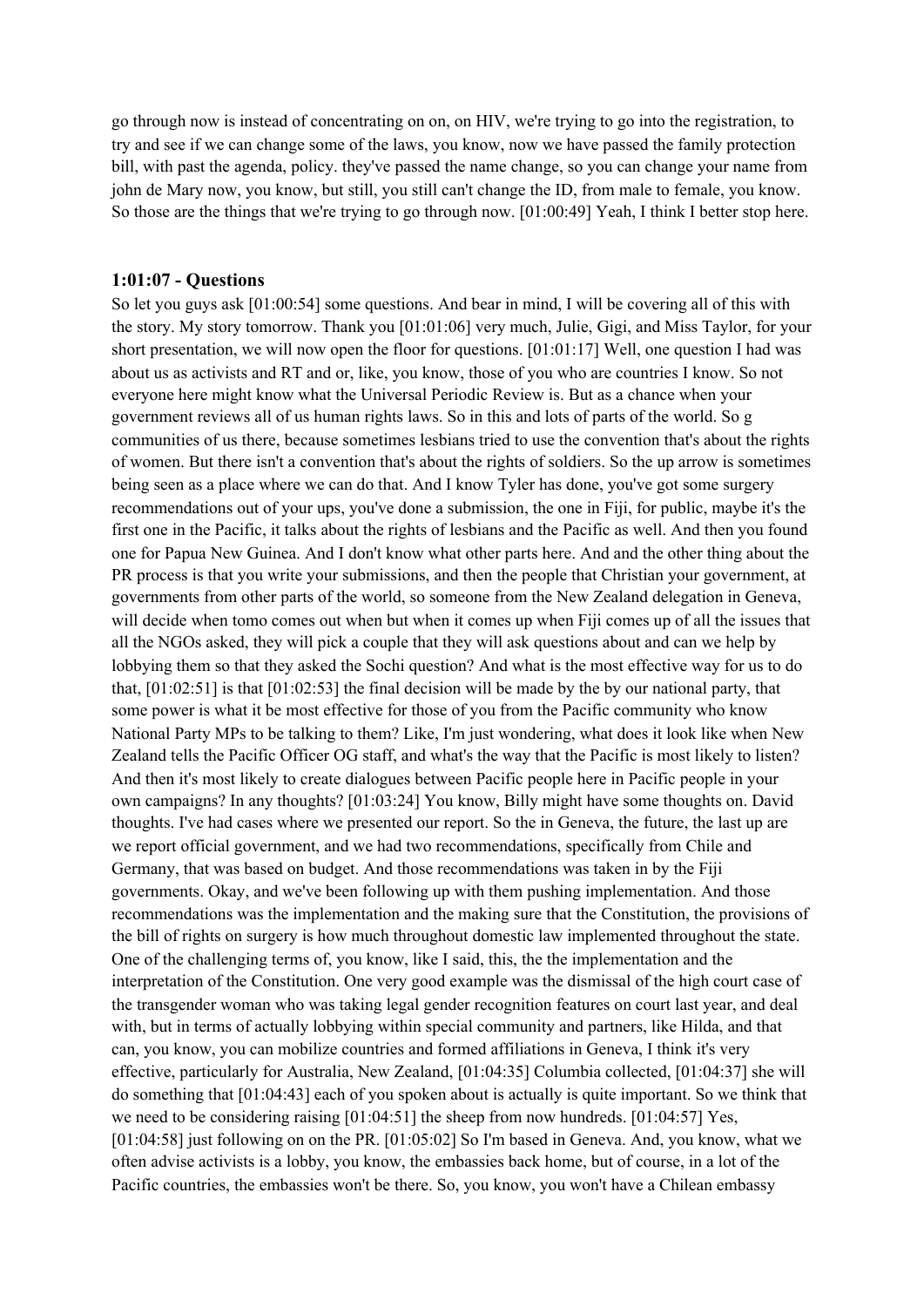there, you won't have a German Embassy there. So I think maybe what people based in New Zealand and Australia can do is work together with you to then communicate with the embassies that are in the region, as well as then, you know, you love your capital back home. And then, you know, we also help to lobby the gov, the missions in Geneva. Following on on that, as well, I just recently had the experience of going to New York, during the Human Rights Day events. And I think that that's also another area that we tend to leave out the General Assembly and the missions there, because the US is know, has a very, very strongly funded, multi, multi pronged right wing, lobby, calendar, and they are there in New York all year round, lobbying all the states. So all the states are representative in Geneva. And I think, also, you know, to not forget that, you know, to try and speak to the missions in Geneva, or in New York, and not just concentrate on the time in Geneva, because they get a lot of right wing action, targeted at them. And and we don't have the resources there. For our voice to be heard there. So just just [01:06:36] to one of the challenges, but also [01:06:39] in terms of like, loving straight through missions in New York is that sometimes it's not always a great at Capital, like you can have permission to New York agree on certain things. But when you come back to capital, it's like, okay, no, you should be taken down. This will agree to that statement. We don't agree to the texting stage love that. It's also very important to sort of like, you know, making sure that at home capital, you're also pushing in terms of Foreign Affairs and making sure that you know, the [01:07:09] financing level that for [01:07:14] an empty expense in terms of lobbying within the country I mph in 2012. With the help of the Community Development Minister, we submit a bill to decriminalize the sex, where can sodomy get in shape relationship to the parliamentary and within that country, but it was rejected because only the south of 109 members deliver only three voted for it, and the rest voted for this bill is still pending in the parliament. So we still working around the clock to do consultations and dialogues within the country to try and revive. Be like a. [01:08:00] Thank you, Miss della. Any other questions? Yes. [01:08:08] Thank you for your informative presentation. I just wanted to pick up on that point about changing the pace of change and the Pacific and the influence of the of the church, because I think someone mentioned that Islam, I mean, in different spots, it is slow. But I think that it's important. And it's great that we take this time to kind of acknowledge that it is happening and to highlight where that's happening. So I acknowledge all the work that all of you do, and different pockets. And I also wanted to to present the example because I think change. And in terms of change happening, it's a generational thing to a lot of younger people and, you know, to developers, and to reconceptualize the values around spirituality and, and things like that. And one example I can think of is them with the seminary Lyft Canton, San Juan, which is the village based youth organization. And last year, you would have known that summer hosted the Commonwealth Games, but not a lot of people knew that before they before the games, over three days, Samuel hosted the Commonwealth youth Pacific Region meeting. And so that was when all the youth ministers from across the Pacific sandbar, and alongside other youth leaders within the region. And Tony from teaching anyone they're turning turning here. And so there was a meeting of youth leaders from around the Pacific. And one of the issues that came up during that particular forum was this discussion about gender identities and sexual diversity isn't, and things like that. And so it was a contentious issue. And at our spectacular forum for the summit, initially, Council, we kind of discussed it as a group, because we wanted to ensure that we had consensus going into the meeting. And there was definitely a divide, because the group's quite diverse, and you have a lot of younger, younger people. And then you have a lot of people who are slightly older, you know, the Pacific when you're not married, you're still part of them. So they have very specific ideas about you know, sexuality and identity, whereas the younger people like and I heard the point about people, and someone mentioning that, you know, church attendance was going on, I think people are starting to reevaluate, and re and rethink, exercise their spirituality, and how they, how they treat other people. And so with the younger people that were at that particular forum, when we put the issue across to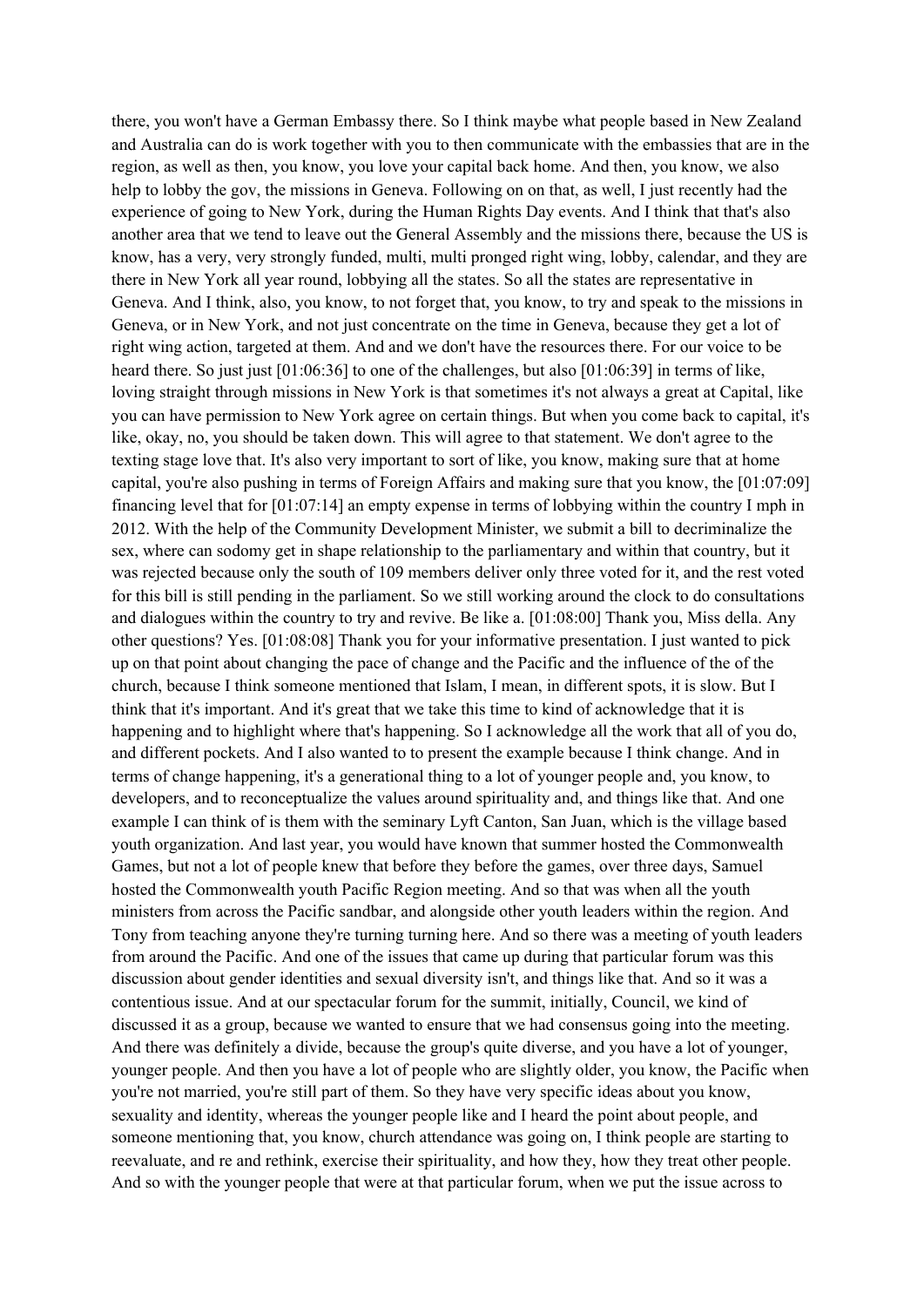them, you know, sort of within the framework of human rights, or another particular discussing the other kind of cuts across all these other issues. A lot of people start, you know, thinking, Okay, this, you know, start changing the mindset. And so even though they probably go back home, and they go back to church to be told the other way, I think the fact that the thinking that enter the having these conversations in these places, and in taking get back to where they're from, I think that's really, really important. So thank you and keep up the great work. [01:11:07] I think the important thing to note is sometimes we often confuse a church acceptance with the participation of, for example, transgender women in church choir, a lot of people you can say that all because there's a lot of participation of transgender women the good question, they are more accepted. But I seriously think that the real compensation is not taking place. They're not having the conversation about LGBT rights. And a lot of us in the Pacific continue to think that there is real competition within the church and accepted when it is not. And I think it's important that we pick on and make sure that, you know, there's a difference between, you know, them agreeing to the, you know, the rights of participation, there's a huge confusion in the Pacific in terms of what level is the tolerance level at one level to the waiting game? engage us? It's tricky. [01:12:00] wait to meet the sick directives. Okay. Yeah, but we know it's not [01:12:04] it's not [01:12:06] sexy to still very close. [01:12:12] And are, you know, the way in terms of the world around us around the world? [01:12:22] And it's never been an easy task, but it's really good. [01:12:26] We need to be doing it. Communities. [01:12:35] Why, you know, what we have already spoken about how we lobbied and other cases, it was not just together it is because there's going to be the cases where that's where the that's where the towers settle, for example, [01:12:50] decision making around what people's mindsets are? [01:12:57] And how, how do we get into those churches? [01:13:01] So every day think we how do we do that within our families? And it is the ministers. You know, it's amazing the conversations we can be having with the ministers and actually how they do certain Listen, energy, you know, if you have a good relationship with your ministry, he is the conversations pretty easy and straightforward, as how do we continue to do have those? Answer more clearly, young people like [01:13:30] what you said about people asking questions, and we should really encourage that, because it's one thing that we do ask the right questions, because invariably, you know, we're told to shut up and not to help us how can we continue? I think we should create awareness, and especially in the church arena, we need to ask the questions. What is your issue on this? What is your views on that? And I think we have our outspoken [01:13:59] crusher slam. [01:14:05] What's been interesting is actually after the [01:14:09] Presbyterian Church here, the panelists, the PRC, churches that pushed [01:14:16] for [01:14:18] for LGBT q are not hold positions within the church. Now, that was really interesting, because what we heard was, she was a senior at first saying he would support you know, they would support  $[01:14:31]$ the [01:14:33] having LGBT [01:14:35] joy, he said, within the churches print, but it was the PRC teachers, and it is concerned because it was the end that they had the power to be able to change it. And that's where the push came from. And so it does say to me that there's something that just haven't changed at all. And where is it that we need to be putting the energy? Yeah. [01:15:00] Fabulous. [01:15:04] Through the marriage equality, stuff, all the lessons learned from my father, [01:15:11] you know, and like, and what's his wife say, it's really important that we actually have those conversations with monsters because they do listen. And it's about you. And it's their job to actually think about how they may have those conversations with the congregation's but if you can include that as part of the everyday, whether it's the sermons or because the people will come to them. Yeah, it's like they're the gods. And, and it's hard. It hasn't been easy. I mean, there's a lot of backlash. I kid, you know, and the thing is, I've used my being themselves ministers daughter, to actually advocate and continue kind of challenging. And I think that's important. And aside, you know, the other thing that was actually helped me grab all the ministers kids, and he gets into start pushing, pushing the ball, because I think this, you know, and young people, there's lots of young people that actually right